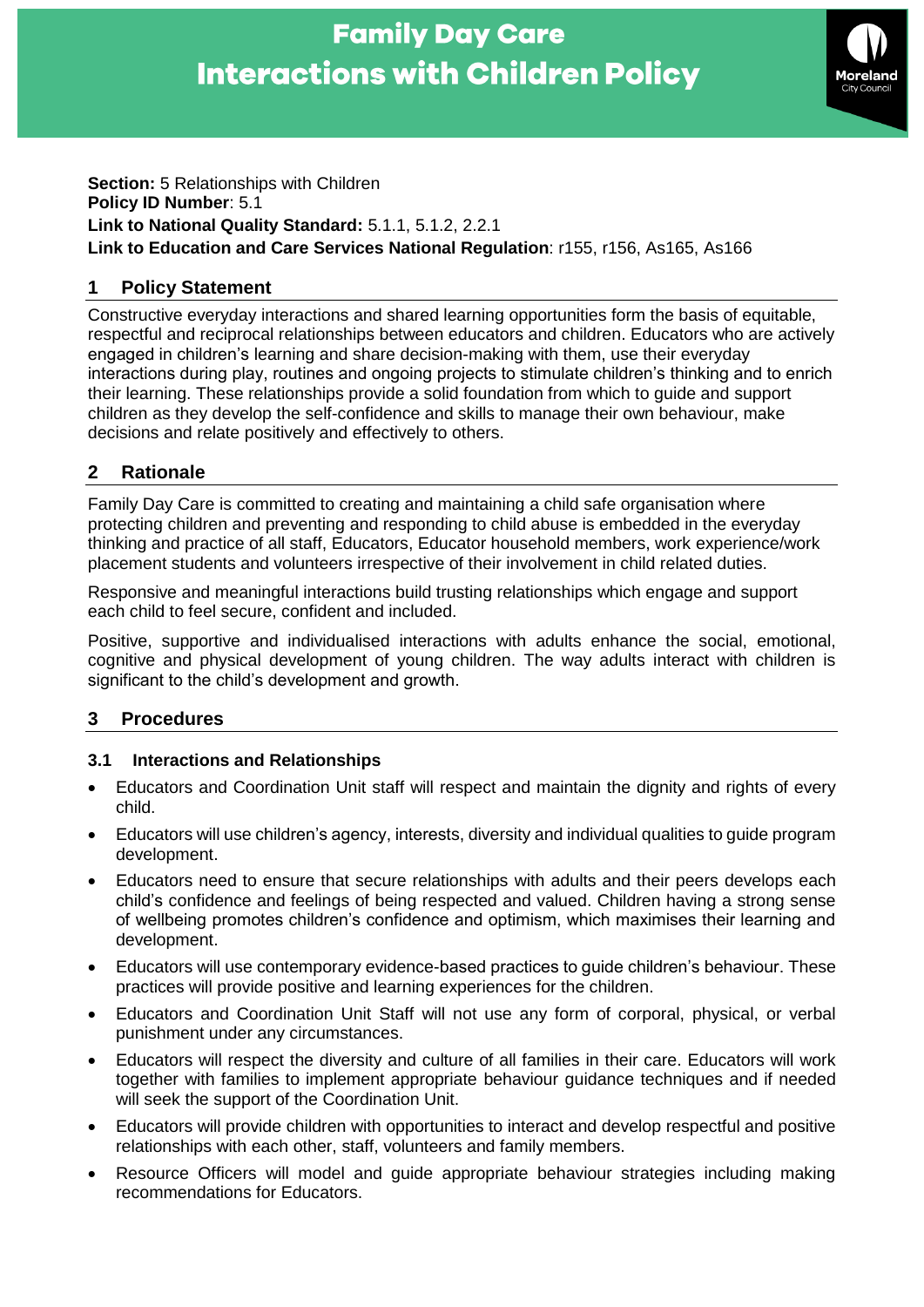

## **3.2 Supervision**

- Supervision is a key aspect of ensuring that children's safety is always protected in the service environment, whilst on outings or excursions, and during transportation provided or arranged by the Educator as part of childcare. Therefore, Educators will ensure that:
	- $\circ$  children are always supervised whilst in their care, by being in sight and/or hearing of the educator always, including during toileting, sleep, rest and transition routines; and
	- $\circ$  children must not be able to access unsupervised or unsafe areas of the Educator's residence; and
	- o children will only be taken outside the Educator's residence by the Educator, Coordination Unit staff, the nominated supervisor, a parent or authorised nominee.
- Educators should balance supervision and engagement by drawing on a range of skills such as positioning, using peripheral vision and monitoring changes in noise and stress levels.
- Educators need to consider the level of participation that is required by them during activities, such as monitoring screen time and fostering conversation in the group to promote the learning experience.
- During care some children may be playing in different parts of the family day care residence and the Educator will need to consider how these children will be adequately supervised. Consideration can be given to whether the age and developmental needs of individual children would allow them to play in areas of the family day care residence where they are not directly supervised.
- The Educator is permitted to release a child into the supervision and care of an Emergency Services provider (e.g. Ambulance, Police, Fire, Child Protection) in the event of an emergency.
- Educators are not permitted to leave children under the supervision of any visitor or family member.

#### **4 References**

- [Education and Care Services National Law Act](https://www.acecqa.gov.au/nqf/national-law-regulations/national-law)
- [Education and Care Services National Regulations](https://www.acecqa.gov.au/nqf/national-law-regulations/national-regulations)
- **[National Quality Standards](https://www.acecqa.gov.au/nqf/national-quality-standard)**
- [ACECQA](https://www.acecqa.gov.au/)
- Educator Agreement

#### **5 Definitions**

| <b>Term</b>        | <b>Definition</b>                                                                                                        |  |
|--------------------|--------------------------------------------------------------------------------------------------------------------------|--|
| Agency             | Children being able to make choices and decisions to influence events<br>and to have an impact on their world            |  |
| <b>Supervision</b> | An educator must be able to respond immediately, particularly when a<br>child is distressed or in a hazardous situation. |  |